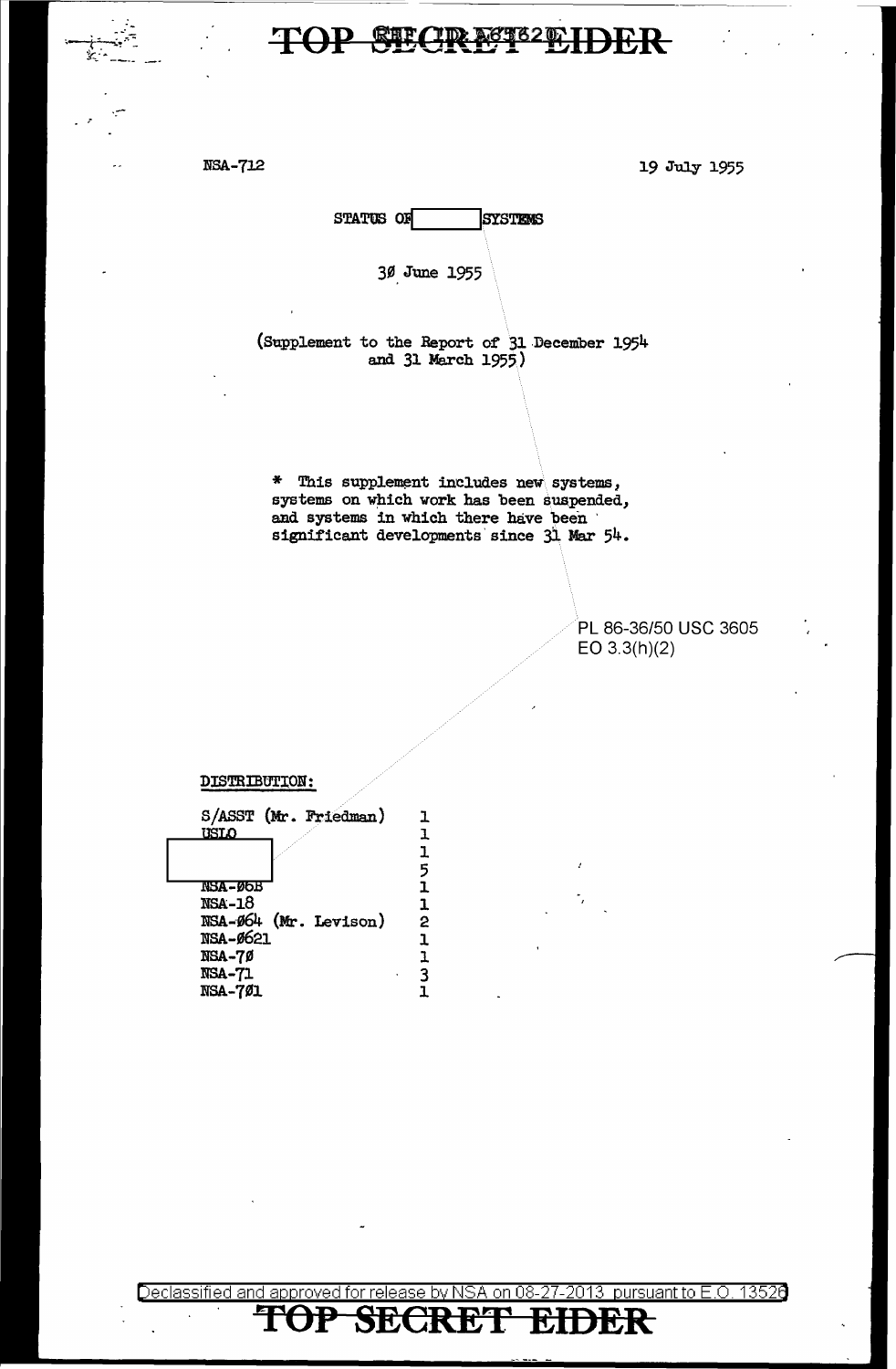| PRODUCTION STATISTICS |  |
|-----------------------|--|
|                       |  |

 $\hat{\mathbf{r}}$ 

. .

|                             | Apr-Jun<br><u> 1955 </u> | <b>Jan-Mar</b><br>1955 | Apr-Jun<br><u> 1954 </u> | <b>Year</b><br><u> 1954 </u> |
|-----------------------------|--------------------------|------------------------|--------------------------|------------------------------|
| Orig Cipher Mags Recd*      | 43,461                   | 47,515                 | 57,932                   | 213,427                      |
| Dup Cipher Mags Recd        | 24,175                   | 25,015                 | 34,101                   | 108,498                      |
| Total Cipher Msgs Recd*     | 67,636                   | 72,530                 | 92,033                   | 321,925                      |
| Cipher Mags Decrypted       | 10,270                   | 14,538                 | 25,523                   | 87,908                       |
| Cipher Mags Translated      | 3,644                    | 4,589                  | 5,829                    | 2ø,137                       |
| Cipher Mags Summerized      | 231                      | 646                    | 159                      | 2,649                        |
| P/L Mags Trans or Summ**    | 317                      | 368                    | 332                      | 1,401                        |
| Code Meanings Recovered     | 1,273                    | 1,693                  | 5,566                    | 14,252                       |
| <b>Voice Scrambler</b>      | 1, Ø44***                | ø                      | Ø                        | Ø                            |
| Average Number of Personnel | 103                      | 115                    | 124                      | 122                          |

I PL 86-36/50 USC - 1 - EO 3.3(h)(2)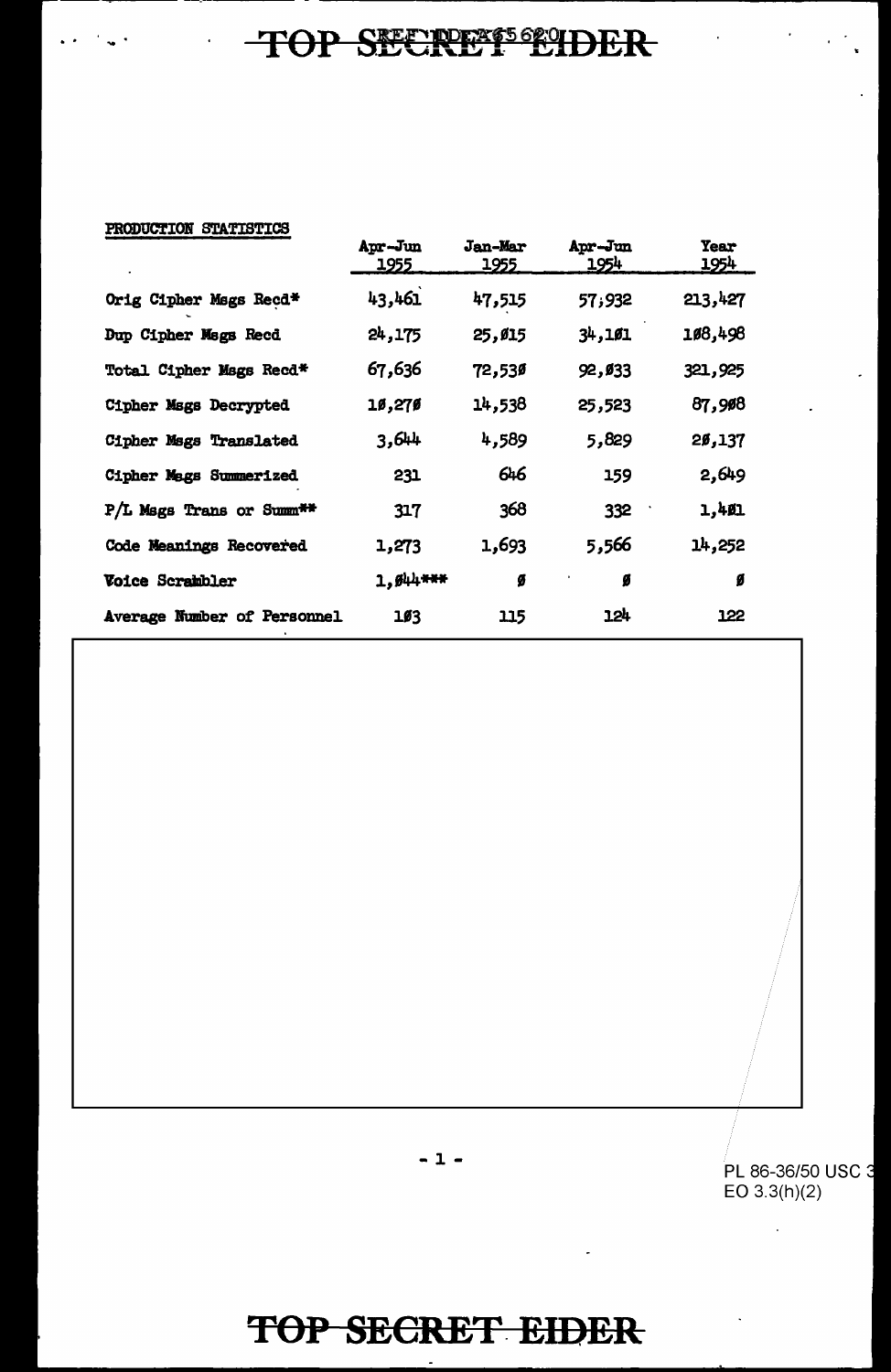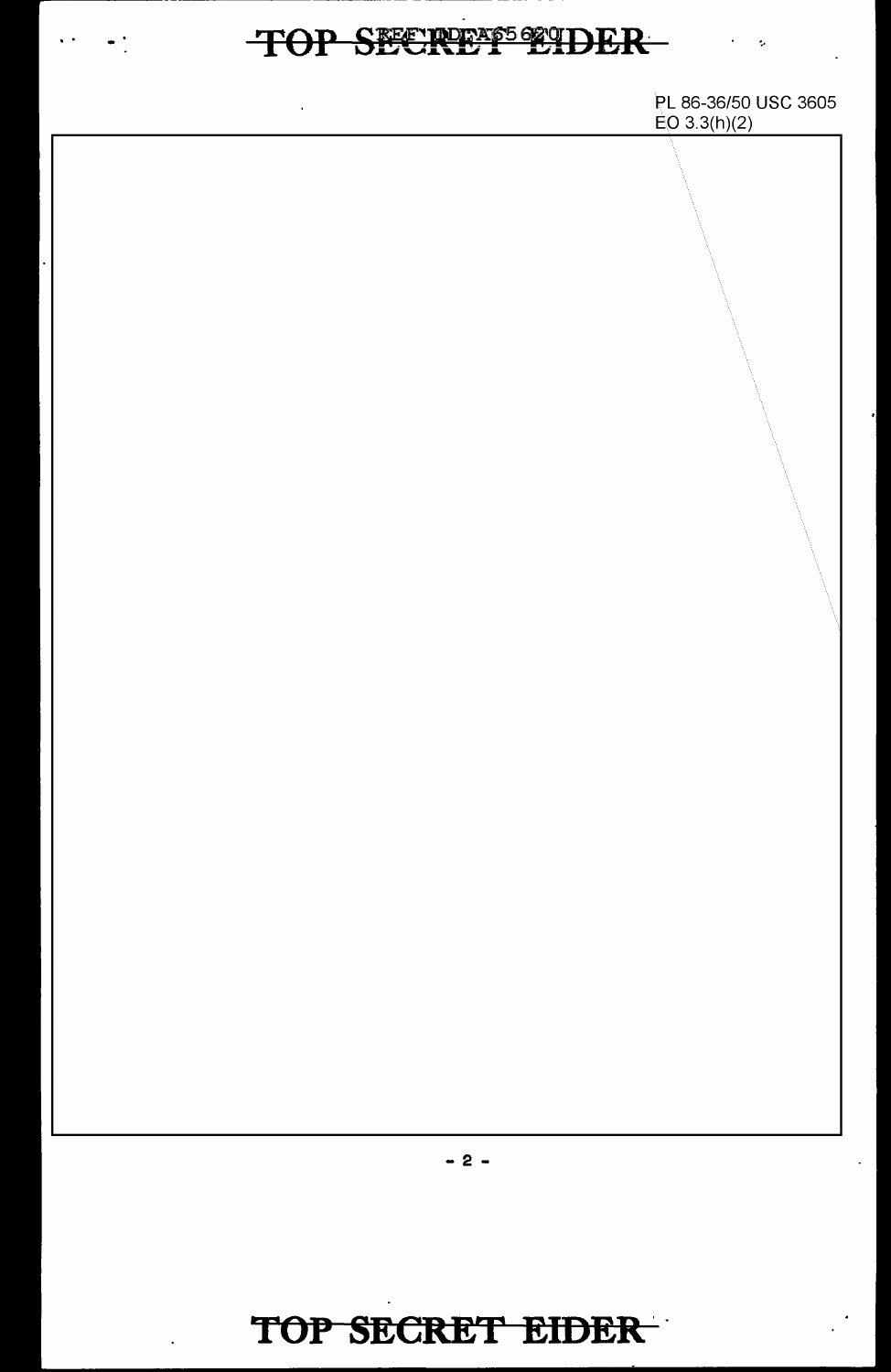# TOP SECREFENDER

 $\omega^{(i)}$ 

 $\mathcal{L} \left( \mathbf{r} \right) \left( \mathbf{r}^{\mathrm{T}} \right)$  ,  $\mathcal{L} \left( \mathbf{r} \right)$ 

都是

 $\sim 10^4$ 

PL 86-36/50 USC 3605  $E_O$  3.3(h)(2)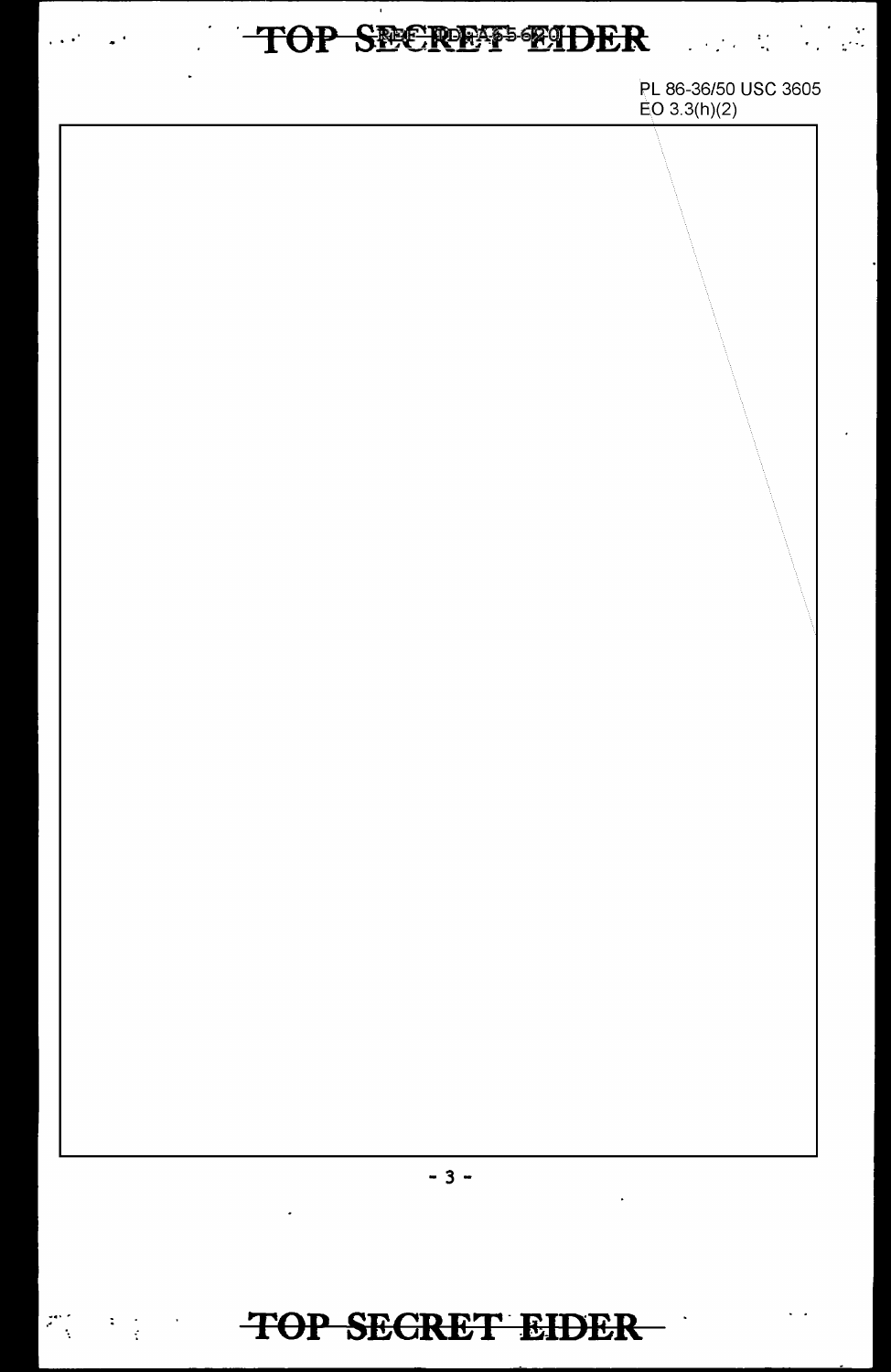# ......------------------- --- ---

PL 86-36/50 USC 3605  $EO 3.3(h)(2)$  $\sim$  $\ddot{\phantom{a}}$ - 4 - **TOP SECRET EIDER** ·- .. ..

.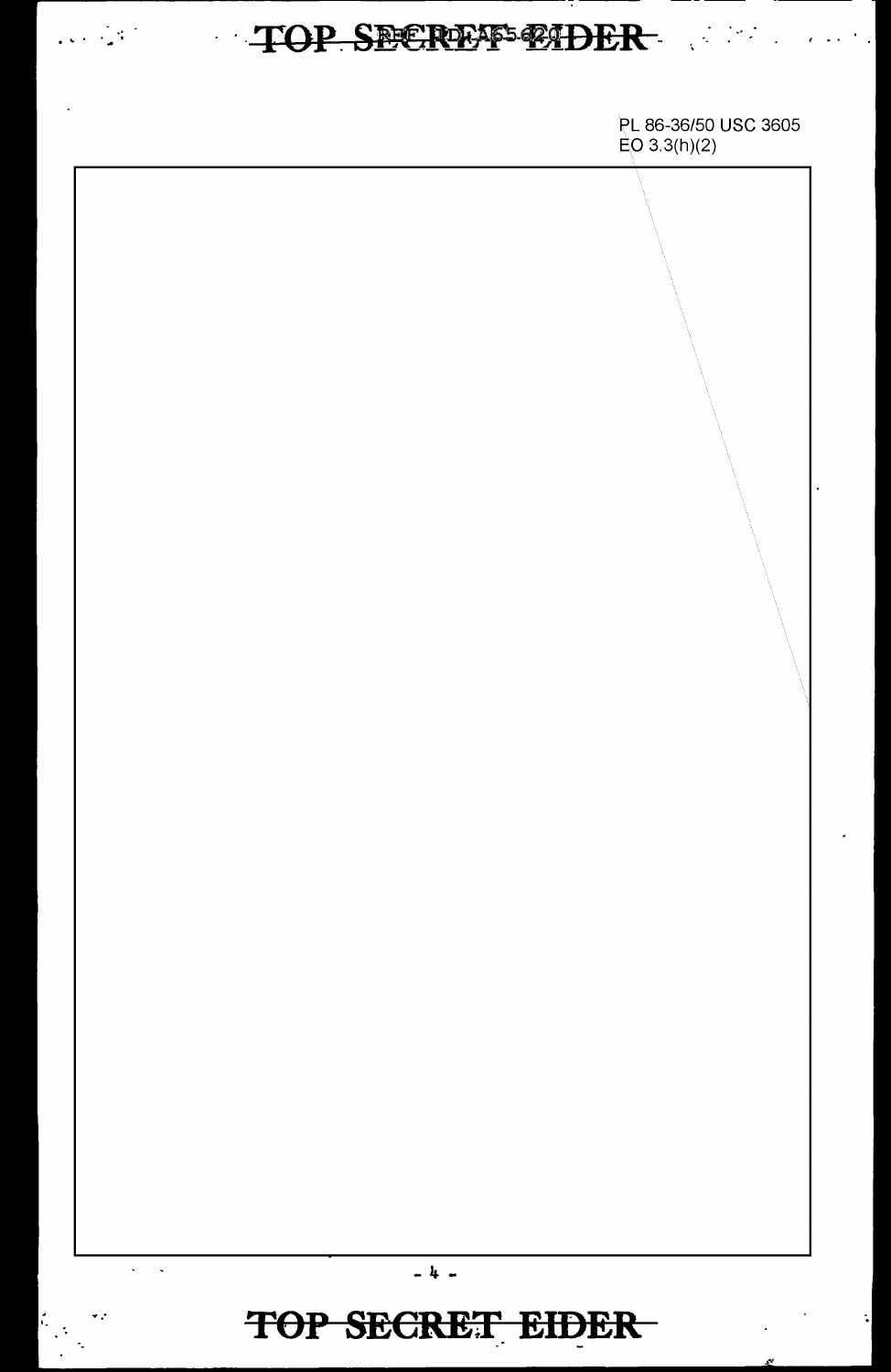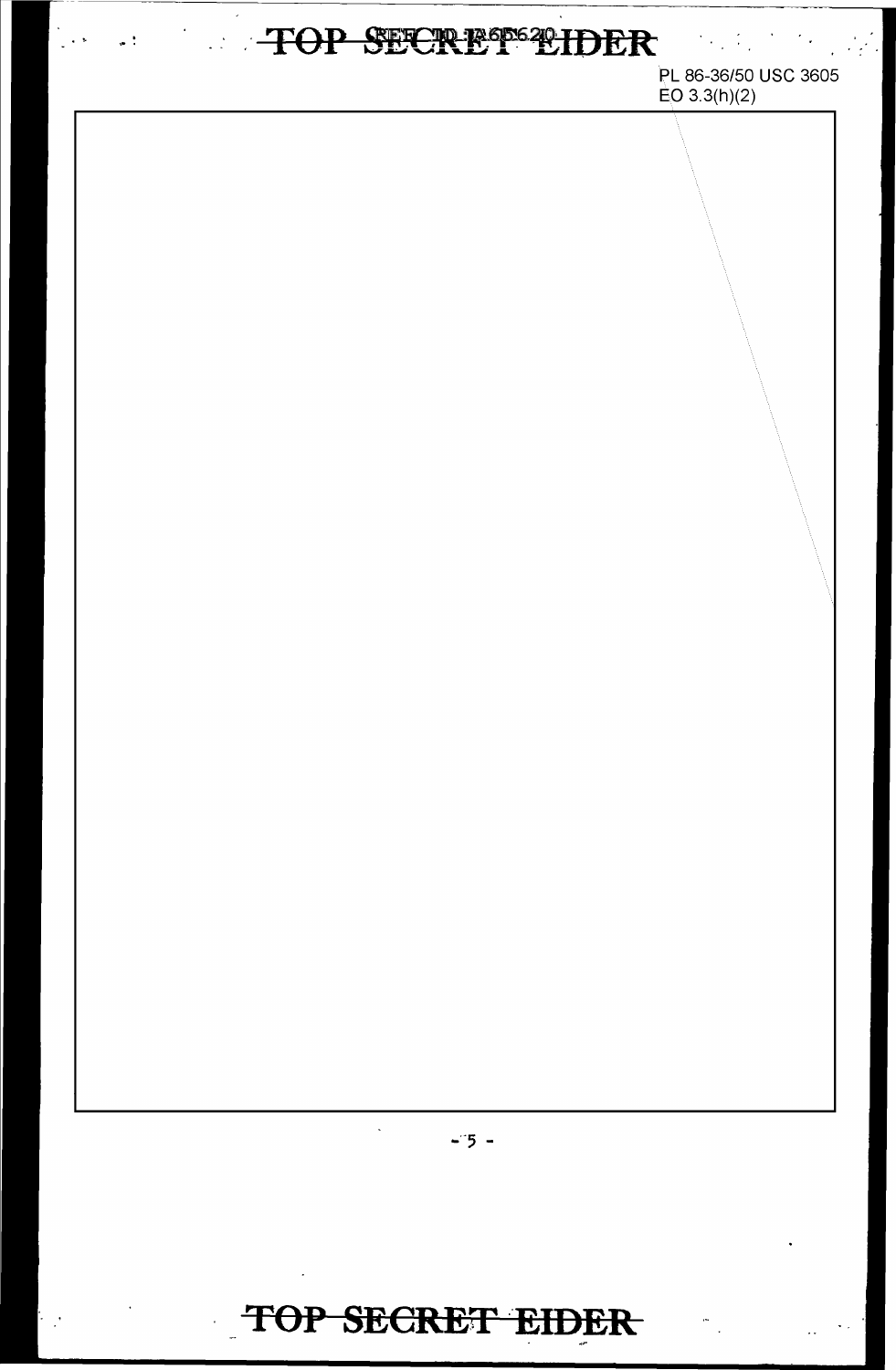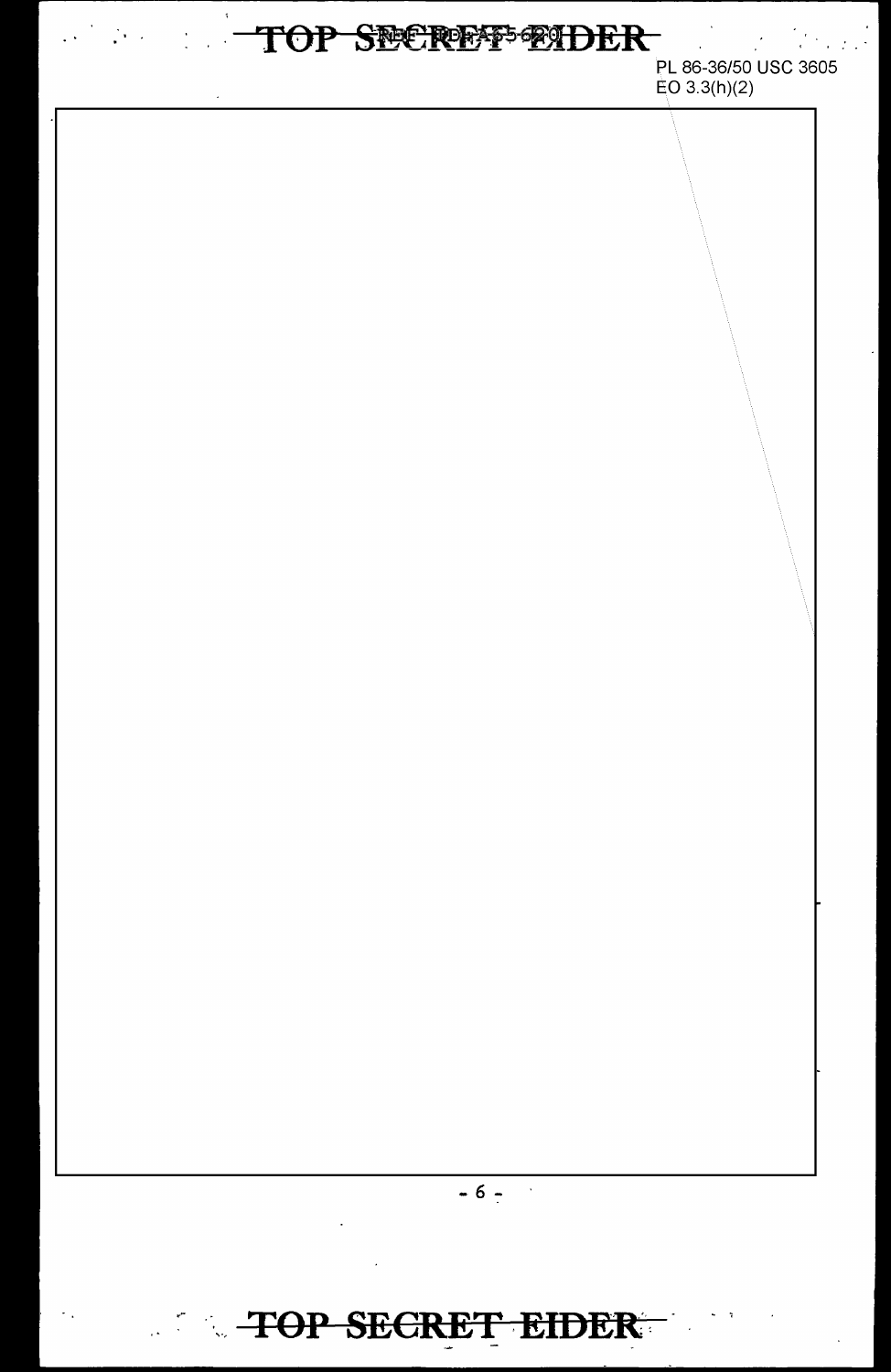$\hat{\mathbf{v}}$ 

#### UNREADABLE SYSTEMS

#### NEW SYSTEMS

PL 86-36/50 USC 3605  $E_O$  3.3(h)(2)

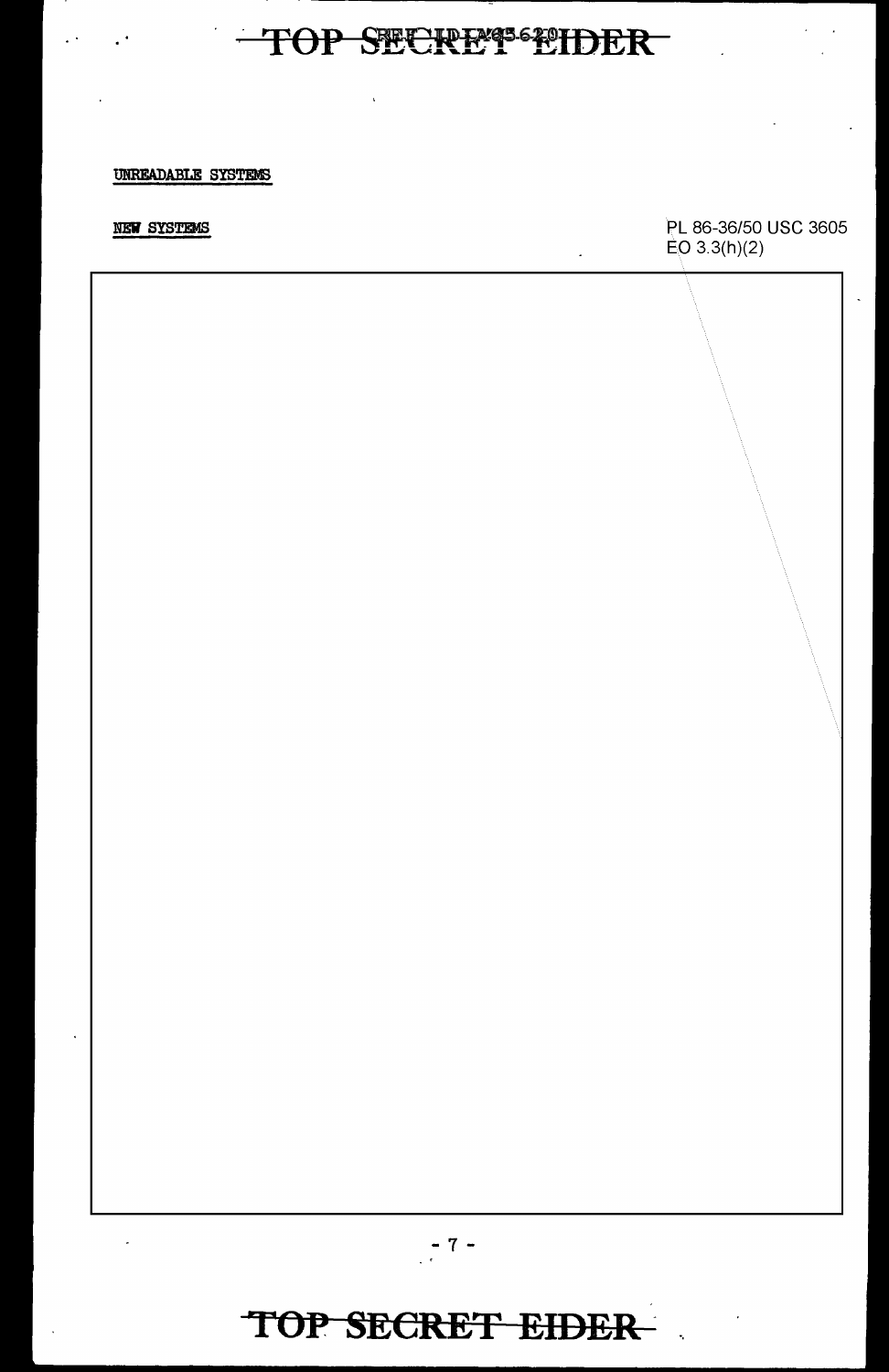$\mathcal{L}^{\text{max}}$ 

PL 86-36/50 USC 3605  $EO(3.3(h)(2)$ 



 $-8-$ 

# TOP SECRET EIDER

 $\mathbb{R}^3$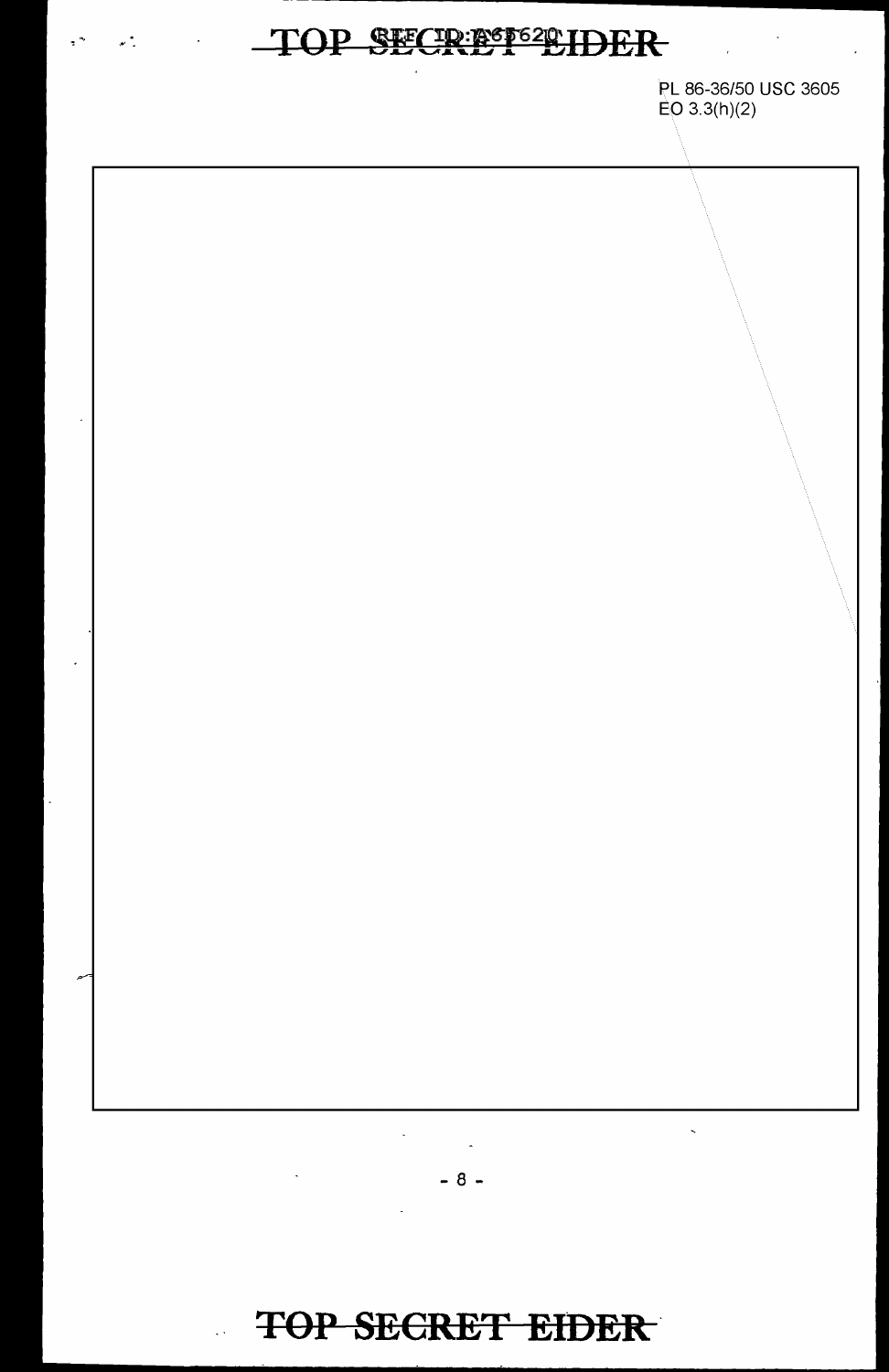# TOP SECREPBELIDER

 $\hat{\mathbf{v}}$ 

 $\label{eq:2.1} \frac{1}{2}\sum_{i=1}^n\frac{1}{2}\sum_{j=1}^n\frac{1}{2}\sum_{j=1}^n\frac{1}{2}\sum_{j=1}^n\frac{1}{2}\sum_{j=1}^n\frac{1}{2}\sum_{j=1}^n\frac{1}{2}\sum_{j=1}^n\frac{1}{2}\sum_{j=1}^n\frac{1}{2}\sum_{j=1}^n\frac{1}{2}\sum_{j=1}^n\frac{1}{2}\sum_{j=1}^n\frac{1}{2}\sum_{j=1}^n\frac{1}{2}\sum_{j=1}^n\frac{1}{2}\sum_{j=1}^n\$ 

PL 86-36/50 USC 3605  $EO 3.3(h)(2)$ 



 $\sim 10^{-11}$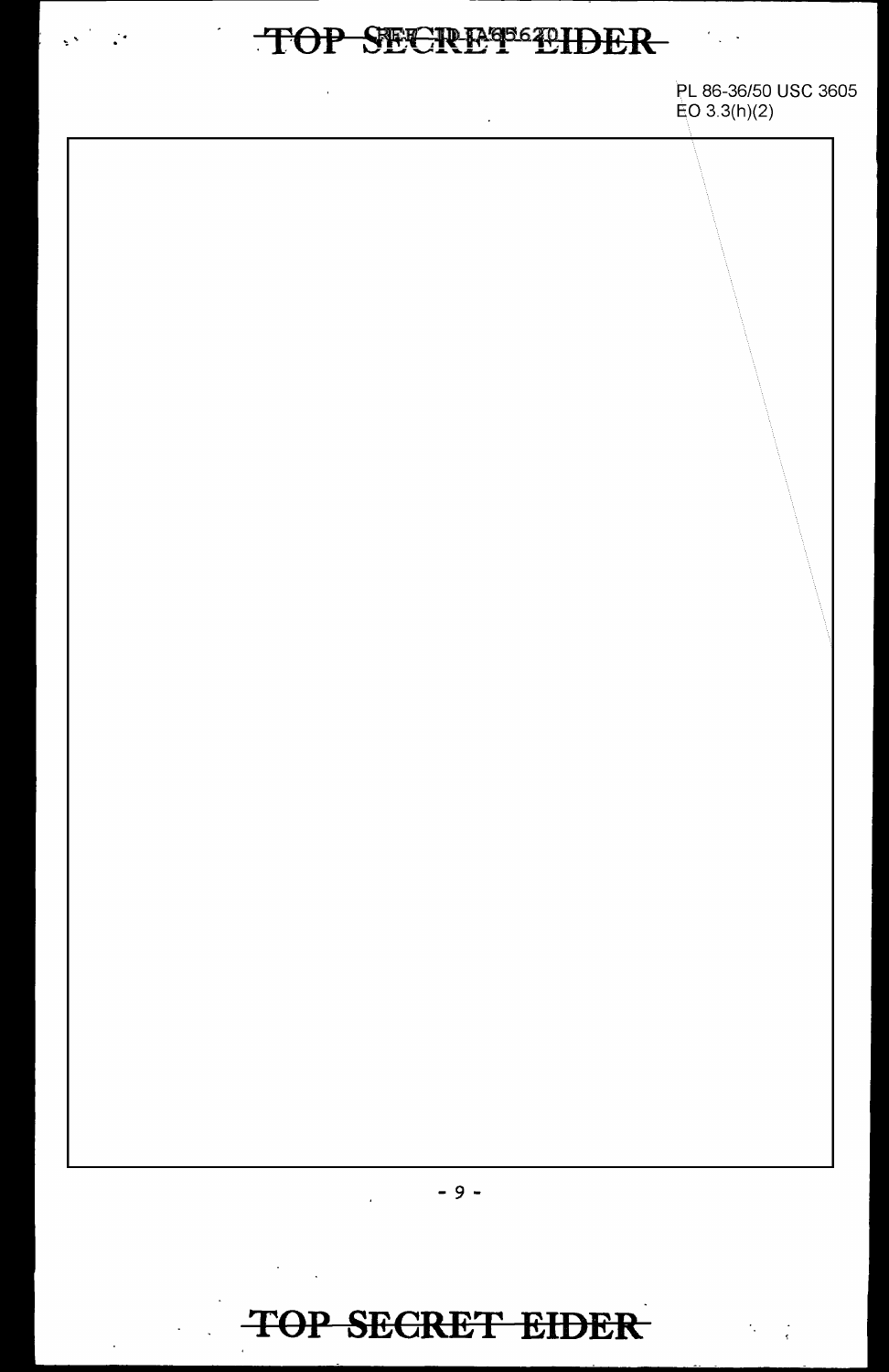$\mathbf{s}^{(k)} = \mathbf{s}^{(k)}$ 

PL 86-36/50 USC 3605 EO 3.3(h)(2)

 $-10 -$ 

 $\ddot{\phantom{a}}$ 

 $\ddot{\phantom{a}}$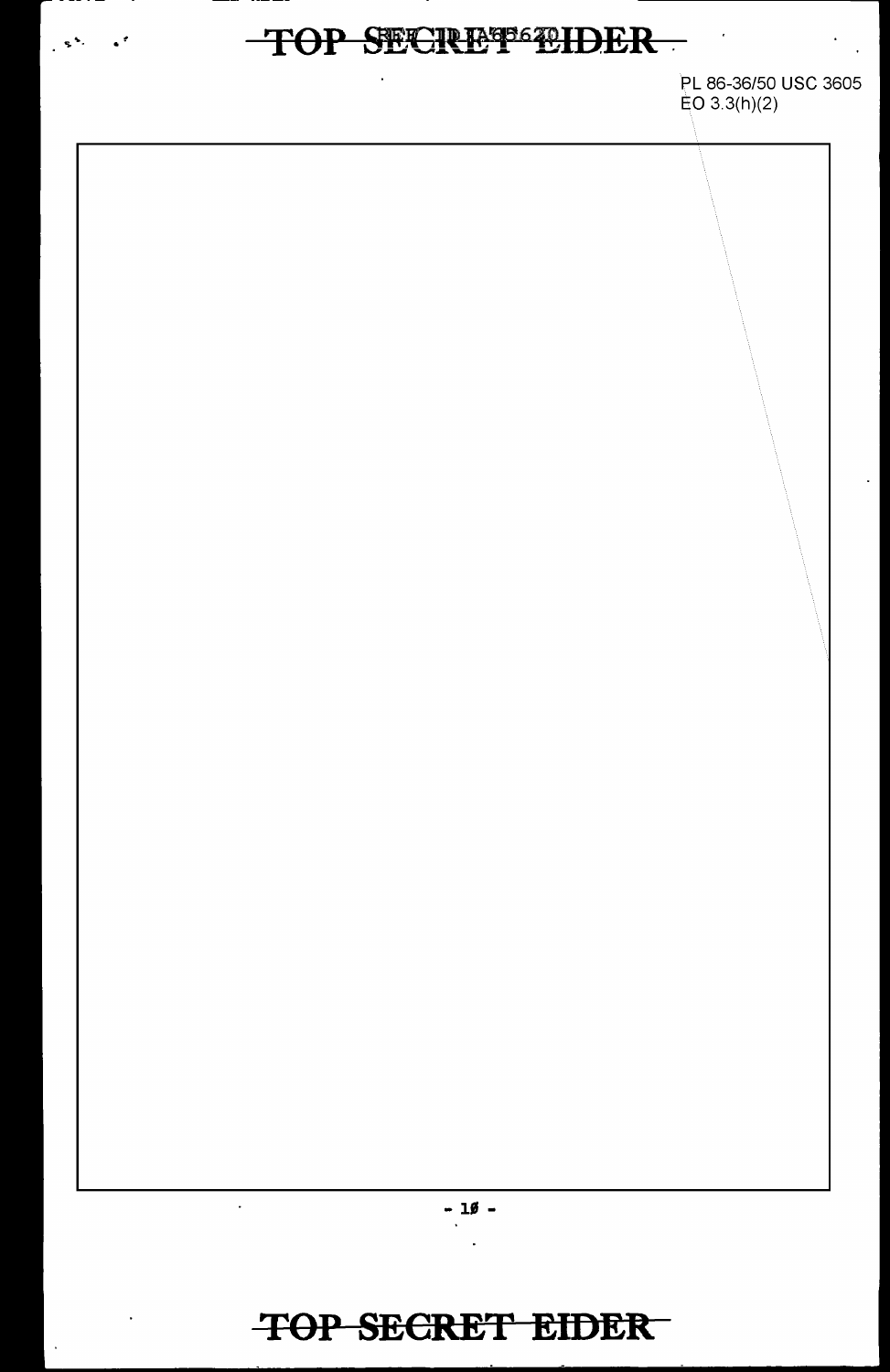# TOP SECREPS CIDER

PL 86-36/50 USC 3605  $EO 3.3(h)(2)$ 

 $\mathcal{L}_{\rm{max}}$